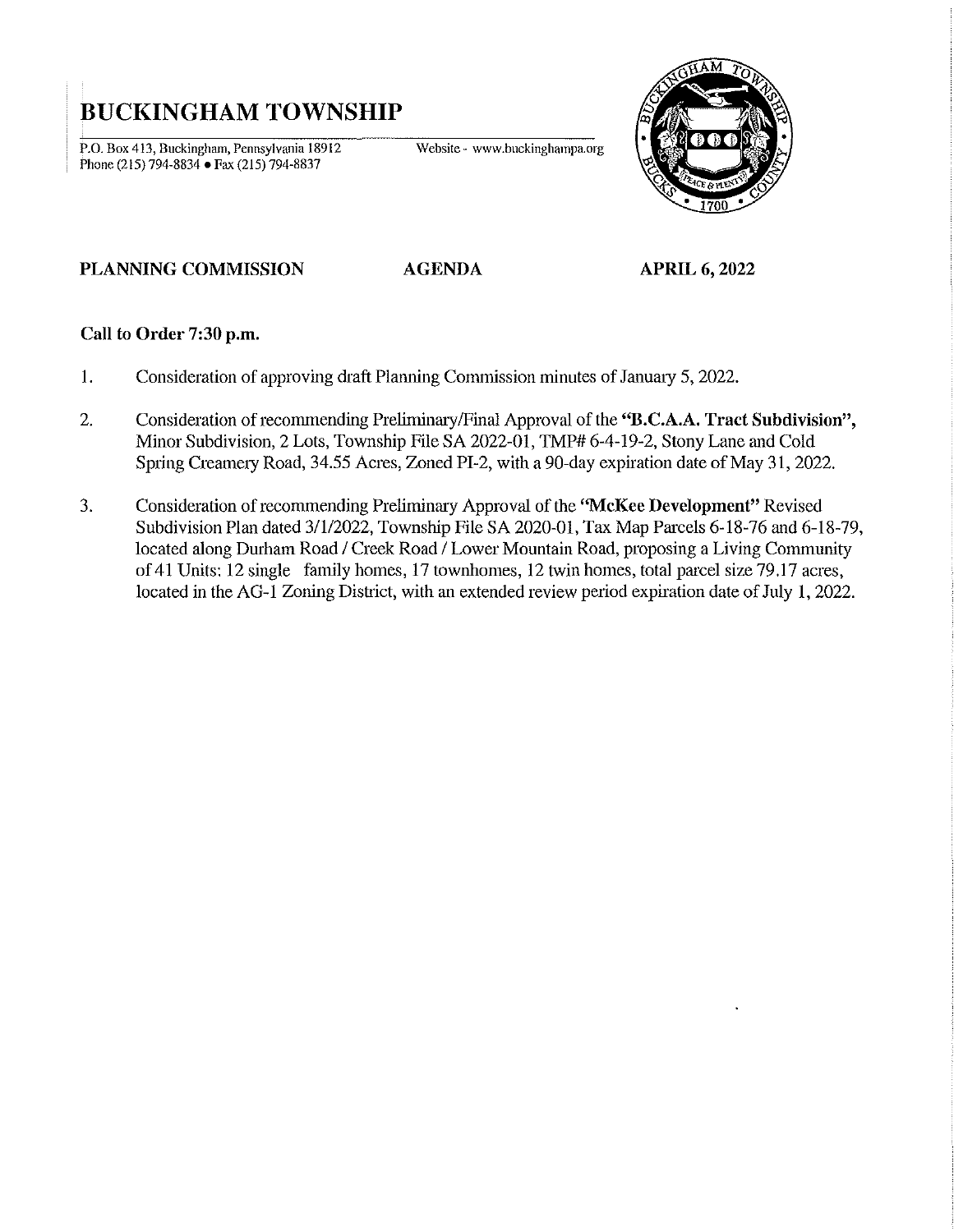## Buckingham Township Planning Commission Meeting Minutes

The regular meeting of the Buckingham Township Planning Commission was held April 6, 2022 in the Township Building, 4613 Hughesian Drive, Buckingham, Pennsylvania.

| Present:     | Andrea Mehling        | Chairperson                             |
|--------------|-----------------------|-----------------------------------------|
|              | <b>Patrick Fowles</b> | Vice Chairperson                        |
|              | Rebecca Fink          | Member                                  |
|              | Dr. Marc Sandberg     | Member                                  |
|              | Erling Salvesen, Jr.  | Member                                  |
|              | Dan Gray              | Township Engineer                       |
|              | Luke Rosanova         | <b>Bucks County Planning Commission</b> |
| Not Present: | Louis Spadafora       | Member                                  |
|              | Glenn Thomson         | Member                                  |

Mrs. Mehling called the regular meeting to order at 7:30 p.m.

Consideration of approving the draft Planning Commission minutes of the January 5, 2022 meeting.

*Mr. Fowles made a motion, seconded by Mr. Salvesen, to approve, as most recently presented, the*  draft Planning Commission meeting minutes of the January 5, 2022 Meeting. The motion carried *unanimously.* 

Consideration of recommending Preliminary/Final Approval of the "B.C.A.A. Tract Subdivision", Minor Subdivision, 2 Lots, Township File SA 2022-01, TMP# 6-4-19-2, Stony Lane and Cold Spring Creamery Road, 34.55 Acres, Zoned PI-2, with a 90-day expiration date of May 31, 2022.

Gavin Laboski, Esquire, Mr. Greg Glitzer and Mr. Brian Hensel of Gilmore & Associates were present to discuss the proposed plan.

Mr. Laboski described the project as being a simple minor subdivision of a 34-acre parcel with frontage along Stony Lane and Cold Spring Creamery Road. He said the plan is designed to create two lots; one being 9 acres and the other 25 acres. Mr. Laboski said the 9 acre piece contains an aerial easement used to protect the flight path, will be retained by the Bucks County Airport Authority, and will be restricted from further subdivision. He said the balance of the property is of no use to the authority, is currently used as a sod farm, and there is no development proposed for the parcel.

Mr. Laboski said there are many waivers requested, due to the lack of development proposed for the parcels.

Mrs. Mehling said she felt uncomfortable recommending approval of the waivers without knowing what will be there after the lot is sold, and requested deferral until such time as something is proposed. Mr. Gray also recommended the waivers be deferred, not granted, for each of the lots as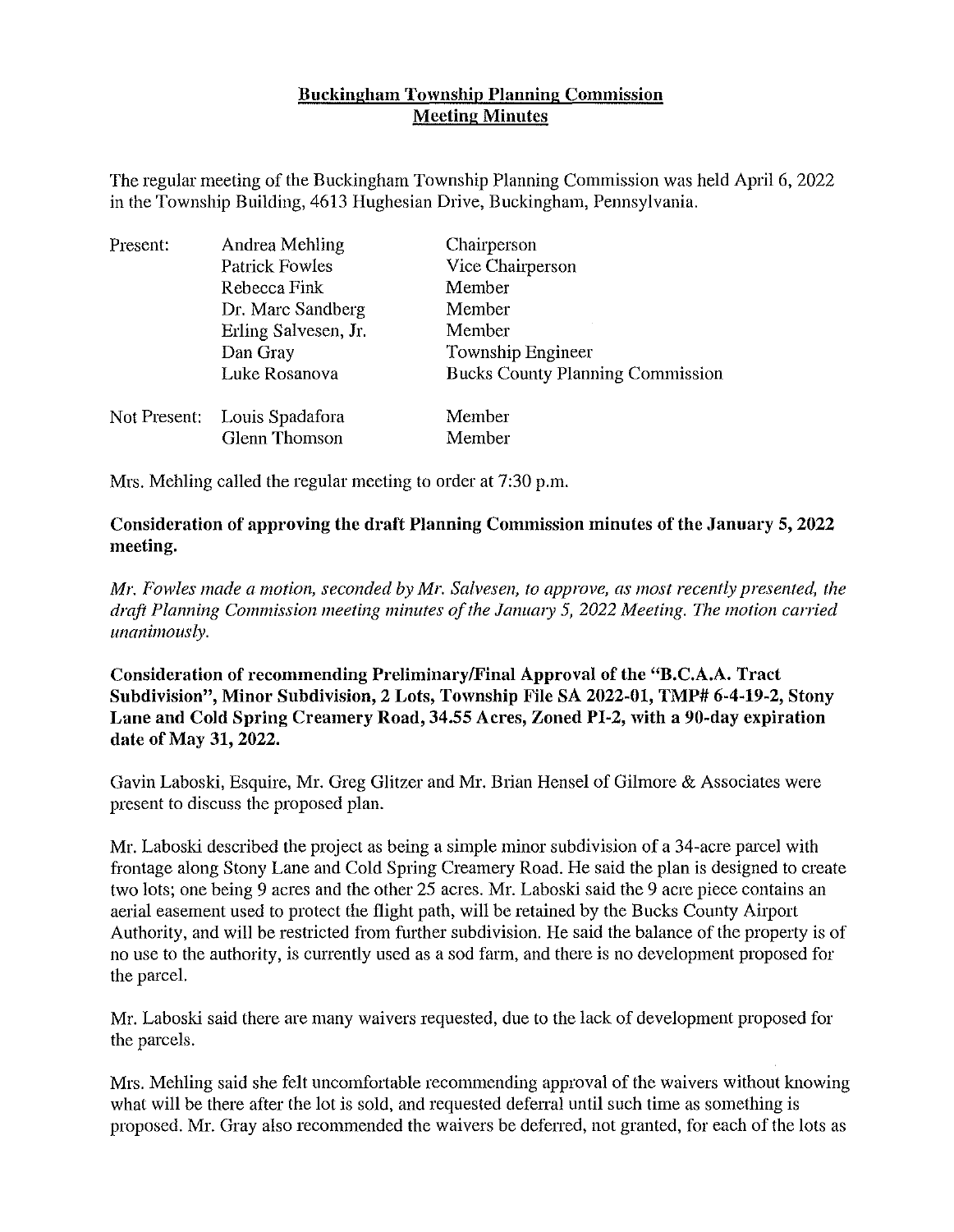Planning Commission Minutes of Meeting  $-$  April 6, 2022 Page 2 of 6

development may occur in the future. Mr. Glitzer agreed to reconfigure the waivers as deferrals, recognizing that future development would be subject to the ordinance requirements.

Mrs. Mehling asked if there was a septic test performed on the parcel, and Mr. Glitzer replied as part of the 2014 subdivision of the Boyce Tract there was a septic system test, however there was no building so there was no permit issued. Mr. Glitzer said they will get documentation and submit it to the Bucks County Department of Health as the system was created not to alienate the future parcel.

Mrs. Mehling asked if there would be a driveway planned for each lot, and Mr. Glitzer replied "no". Mr. Glitzer designing a driveway onto the 9 acre tract would be challenging as it is closer to the airport runway, Stoney Lane is sunken down and there is a big embankment. He said they didn't want to perform a grading exercise for something that wasn't planned to happen. Mr. Glitzer said for the larger tract they could create a typical driveway design; he said it's a balance between documenting that the lot is compliant and won't create future problems. Mr. Gray explained the driveway design is necessary to verify that each lot can be built on in the future, even if not immediately intended. Mr. Laboski agreed to show the driveways on the plan.

Mr. Laboski said all items in the March 9, 2022 Landscape Review Consultant letter are "will comply". Mr. Laboski said the March 2, 2022 Bucks County Planning Commission letter deferred to Knight Engineering, Inc. for any issues regarding compliance and conformance.

*Mrs. Fink made a motion, seconded by Mr. Fowles, to recommend Preliminary/Final Approval of the "B.C.A.A. Tract Subdivision", Minor Subdivision,* 2 *Lots, Township File SA 2022-01, TMP# 6- 4-19-2, Stony Lane and Cold Spring CreamelY Road,* 34.55 *Acres, Zoned PI-2, with a 90-day expiration date of May 31, 2022, subject to the following conditions:* 

*a. Applicant's compliance with the Knight Engineering, Inc. review letter of April 1, 2022; noting that the applicant has agreed to comply with all of the requests and will revise the plan to Knight Engineering, Inc's. satisfaction;* 

*b. Applicant's compliance with the Landscape Review Consultants review letter of March 9, 2022; noting that the applicant agreed to comply with all of the comments;* 

c. *Applicant's compliance with the Bucks County Planning Commission's review letter of March* 2, *2022;* 

d. *The Planning Commission's recommendations for the following items: all of the requested waivers shall be deferred to the time of future development; driveways will be shown on each of the proposed parcels; and, noting that the septic system has not yet been permitted by the Bucks County Department of Health.* 

*The motion carried unanimously.*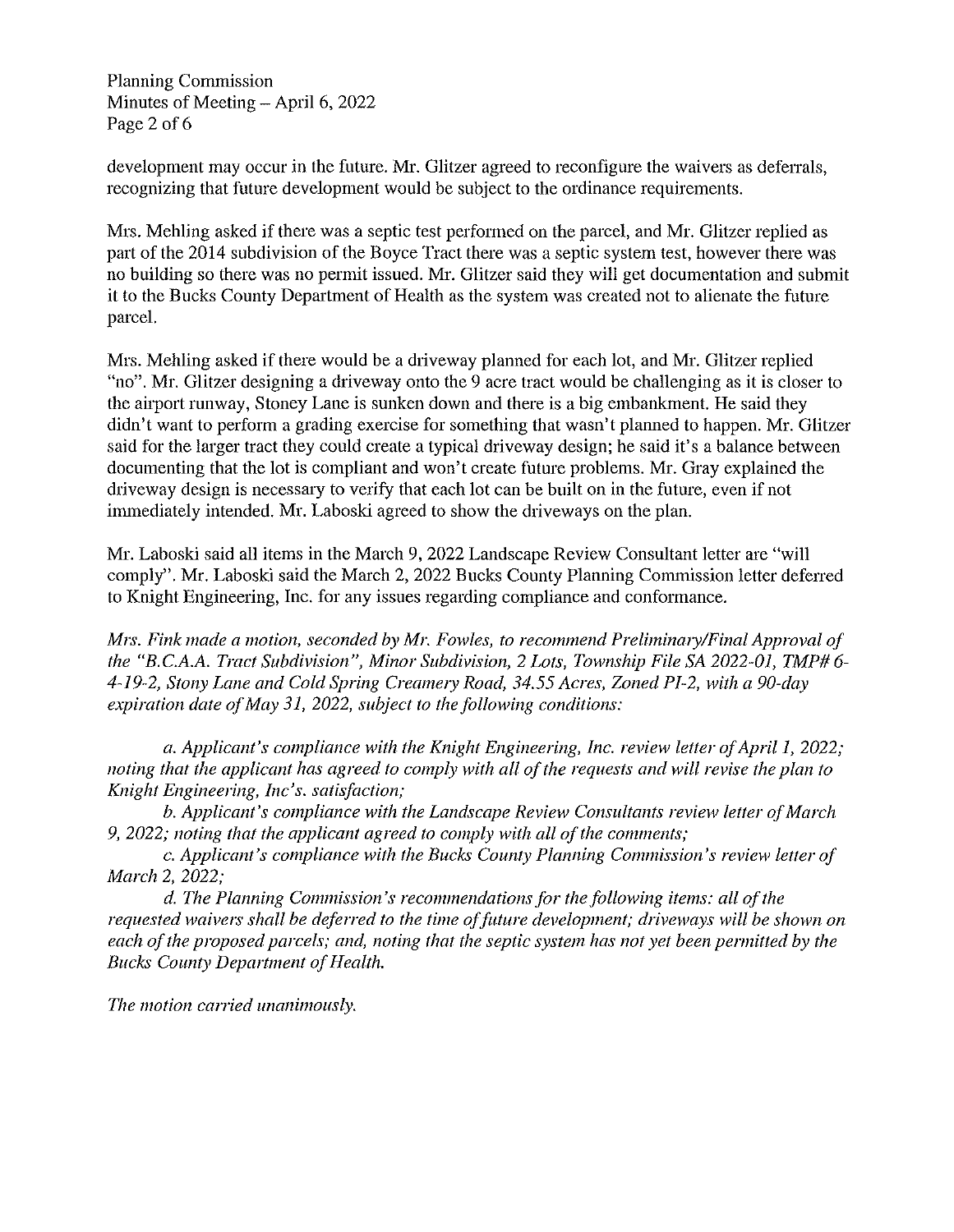Planning Commission Minutes of Meeting  $-$  April 6, 2022 Page 3 of 6

Consideration of recommending Preliminary Approval of the "McKee Development" Revised Subdivision Plan dated "Revised 3/1/2022", Township File SA 2020-01, Tax Map Parcels 6-18-76 and 6-18-79, located along Durham Road / Creek Road / Lower Mountain Road, proposing a Living Community of 41 Units: 12 single family homes, 17 townhomes, 12 twin homes, total parcel size 79.17 acres, located in the AG-l Zoning District, with an extended review period expiration date of July 1, 2022.

Ed Murphy, Esquire, Mr. Greg Glitzer, Mr. Ron Monkres and Mr. Andrew Bertolazzi of Gilmore & Associates, and Mr. Kevin McLaughlin of The McKee Group, were present to discuss the proposed plan. Several neighbors of the parcels were also in attendance.

Mr. Murphy explained that after having multiple meetings with the Planning Commission, they were here to discuss increasingly less about the planning /design of the project, and more of satisfying engineering issues such as dealing with utilities, access points and improvements to boundary roads.

Mr. Murphy said that all comments in Knight Engineering Inc.'s April 5, 2022 review letter are "will comply", as well as all comments in the Landscape Review Consultants letter dated March 23,2022 being "will comply".

Mr. Glitzer noted one waiver request that was not supported by Knight Engineering regarding the stormwater basin in the upper right area of the plan, where the berm encroaches into the 50 foot buffer yard. Mr. Glitzer said that Mr. Monkres had confirmed they can pull the berm out of the buffer yard, so that item will change to "will comply".

Mr. Glitzer said in the lower area along The Villages of Buckingham Spring, by placing the buffer in an area to avert runoff, they were encroaching into the wetland area, and had requested a waiver. Mr. Glitzer said they are now within the 100' buffer and will not require that waiver.

Mr. Glitzer said with regards to a traffic signal at the development entrance, Matt Hammond, traffic consultant, had met with PennDOT and they said that a traffic signal was not warranted for the expected level of service. Mr. Gray asked for documentation to record that decision, however added that if, in the future, there is an issue with the warrant analysis, it can be reassessed.

Mr. Glitzer said one of the waivers that Knight Engineering, Inc. did not support, was to ensure that PECO does not upsize the telephone poles when Route 413 is widened to complete the roadwork for the development. Mr. Glitzer said at this preliminary stage they cannot get a design from PECO, but will request the design when they make applications for the road improvements.

Mr. Glitzer added that internal development power lines will be buried underground.

Mrs. Mehling asked about street lights in the development, and Mr. Glitzer replied there are 13 total, with 2 at the major intersections, and one at each alley intersection. Mrs. Mehling noted that chances are good there will also be lights on the garages, and Mr. Glitzer confirmed there will be sconces installed on the garages. Mr. Gray recommended that the streetlights would be more of a residential scale at the alleys, not township sized streetlights, and also recommended to tone down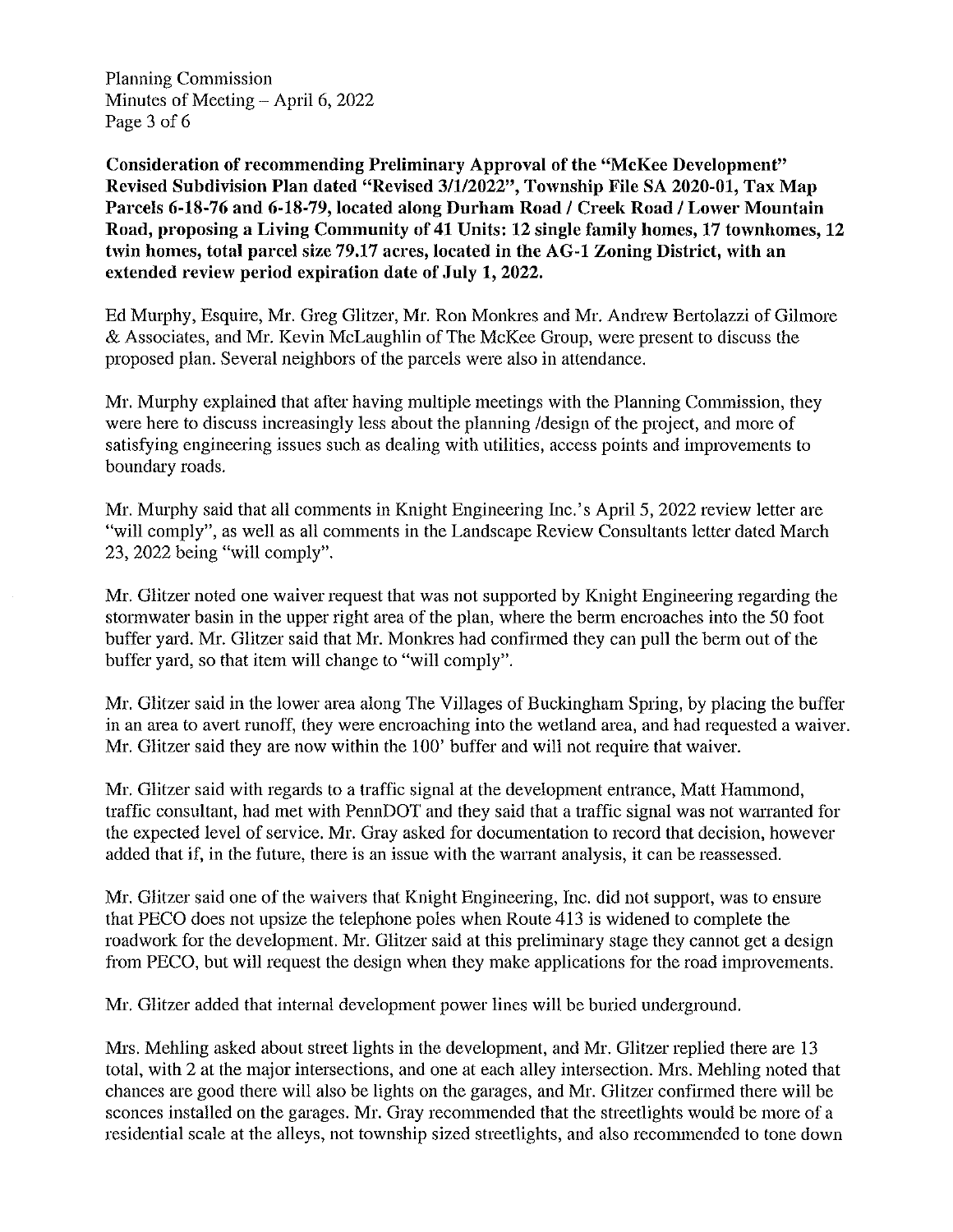Planning Commission Minutes of Meeting  $-$  April 6, 2022 Page 4 of 6

the bigger light at the intersections. Mr. Gray said the Board of Supervisor's may even suggest no lights at the alleys; only at the intersections. Mr. Murphy said they would agree as long as there is a balance between safety vs. light.

Ms. Patricia Eagle, Bent Pine Circle, asked what is the earthen berm and will it restrict their view? Mr. Glitzer replied the earthen berm is an elongated mound, approximately two feet tall, intended to divert runoff. He said on the Buckingham Springs side of the berm there will be trees and evergreens planted, and on the development side it will be just an earthen berm.

Ms. Eagle asked how many trees would be planted on the berm. Ms. Manicone replied the township ordinance has requirements for the quantity and type of plant material per lineal feet. Ms. Manicone said the buffer materials are still being decided, however will contain a eombination of shade trees, evergreens, flowering trees, and a groundcover seed mix which will include natural flowering perennials in a 50' depth which runs the entire perimeter of the property.

Ms. Eagle asked the height of the evergreens, and Ms. Manicone said they will be 8' in height at the time of installation, as will the flowering trees. She said the mature height depends on the specifies, with pine trees growing to 60-75 feet to purposely provide screening and wind protection.

Ms. Jean O'Leary, Bent Pine Circle, asked to see a pieture of what the planted berm is proposed to look like. Mr. Glitzer said that they or the township can make the landscaping plan available to Ms. O'Leary, however added that this plan is only at the preliminary stage, and may be revised before final plans are submitted. Mr. Glitzer offered to provide Ms. O'Leary with the landscape plan, and also to request one be posted in the clubhouse. Mr. Gray explained that usually neighbors do not want to see the new development, which is why the ordinance requires the buffer area to be planted.

Ms. O'Leary said that engineers had been placing property line stakes along the Buckingham Spring properties. She noted that many of her neighbors had installed their own landscaping beyond their property lines and did not want it removed. Mr. Gray said existing trees will be located; adding that Ms. Manicone would prefer not to remove existing trees.

Mr. Gray said there is a 50' buffer requirement for plantings, and with the neighbors' concerns regarding current conditions of water runoff from the property, Knight Engineering had recommended a berm/swale be designed to incorporate the landscape with trees on higher areas and a lower graded area designed for water to run along the edge of the property to drainage areas. He said the berm/swale will be installed at least 5' from the property line.

Ms. O'Leary questioned the placement of the stakes. Mr. Glitzer said the stakes have point numbers, and demarcate the boundary line. Ms. O'Leary said they were not placed eorrectly at her boundary line as she has a map of her lot from The McKee Group, and it shows 8' more space.

Mr. Murphy said they could stake the rear of the proposed development parcel and mark the stakes "PL" for property line, so that everyone is clear. Mr. Gray recommended this be done, and also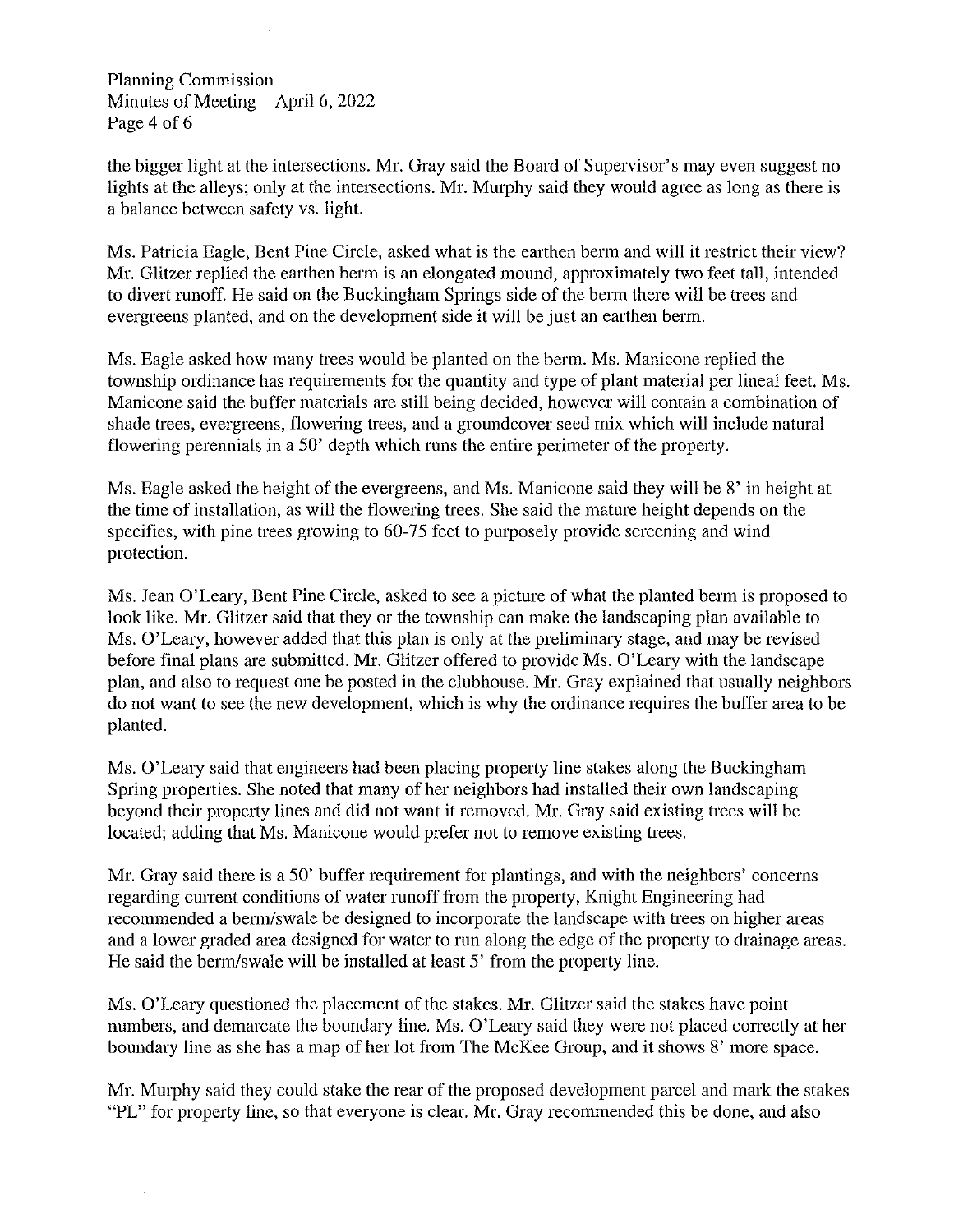Planning Commission Minutes of Meeting – April 6, 2022 Page 5 of 6

that if residents of Buckingham Springs have questions, they should hire their own surveyor for clarification.

Ms. O'Leary asked about the 25' drainage ditch along the bottom of the Buckingham Springs border, and Mr. Glitzer replied that is an easement of record already on the property, and that they would not be disturbing that area.

Mr. David Bassard, Bent Pine Circle, said he supports the berm, as he dug a ditch which fills with water. He also requested the oak and cherry trees that he planted beyond his property line not be removed.

Mr. Bassard said he loves the view from his home, and thinks the new development will look nicer than the house and junk there now. Mrs. Bassard agreed, although she understands the reason for the berm. Mrs. Bassard said that Mr. Glitzer had invited the residents to walk the property and discuss the proposed landscaping, and they would like to do so. Mr. Glitzer said they would be invited for a walk after the property stakes were verified.

Mrs. Fink asked if there was any place they could create more off-street parking for the overload; and Mr. Monkres said that Knight Engineering, Inc. had recommended adding off-street parking in the common area along Route 413 between the entrances, and Mr. Glitzer agreed that some parallel parking spaces could be added.

Mrs. Mehling asked about the bike path on Creek Road, and Mr. Glitzer replied they have a bike path designed along Route 413 as part of the road widening on their side, but had understood from conversations with the Creek Road neighbors that they did not want a bike path on their side. Mrs. Debbie Ripp, Creek Road, confirmed that she does not want a bike path, that less disruption is great and that they enjoy walking on the road and would not use the bike path.

Mr. Gray said it would be more of a multi-use walking trail installed approximately 8-10' off of Creek Road, within the planted area of the development buffer. However, Mr. Gray said there had also been discussion on moving the development buffer towards the lagoon to shield it.

Mrs. Rebecca Fink, asked if the township's trail map had included plans for this area, and Mr. Gray said the general area of Creek Road was included due to pedestrians walking on the road. Mrs. Fink said then perhaps the path should remain as the township spent months developing the trail map. Mr. Gray clarified it's a walking trail, not a bike path. He added it is a 6-8' path designed just to get pedestrians off the road; however, he commented that with the golf course in that area which limits development, it may not make sense.

*Mrs. Fink made a motion, seconded by Mr. Fowles, to recommend Preliminary Approval of the "McKee Development" Revised Subdivision Plan dated "Revised 31112022", Township File SA 2020-01, Tax Map Parcels* 6-18-76 *and* 6-18-79, *located along Durham Road 1 Creek Road 1 Lower MOllntain Road, proposing a Living Community of41 Units:* 12 *single family homes, 17 town homes,* 12 *twin homes, total parcel size* 79.17 *acres, located in the AG-1 Zoning District, with an extended review period expiration date of July* 1, *2022, subject to the following conditions:*